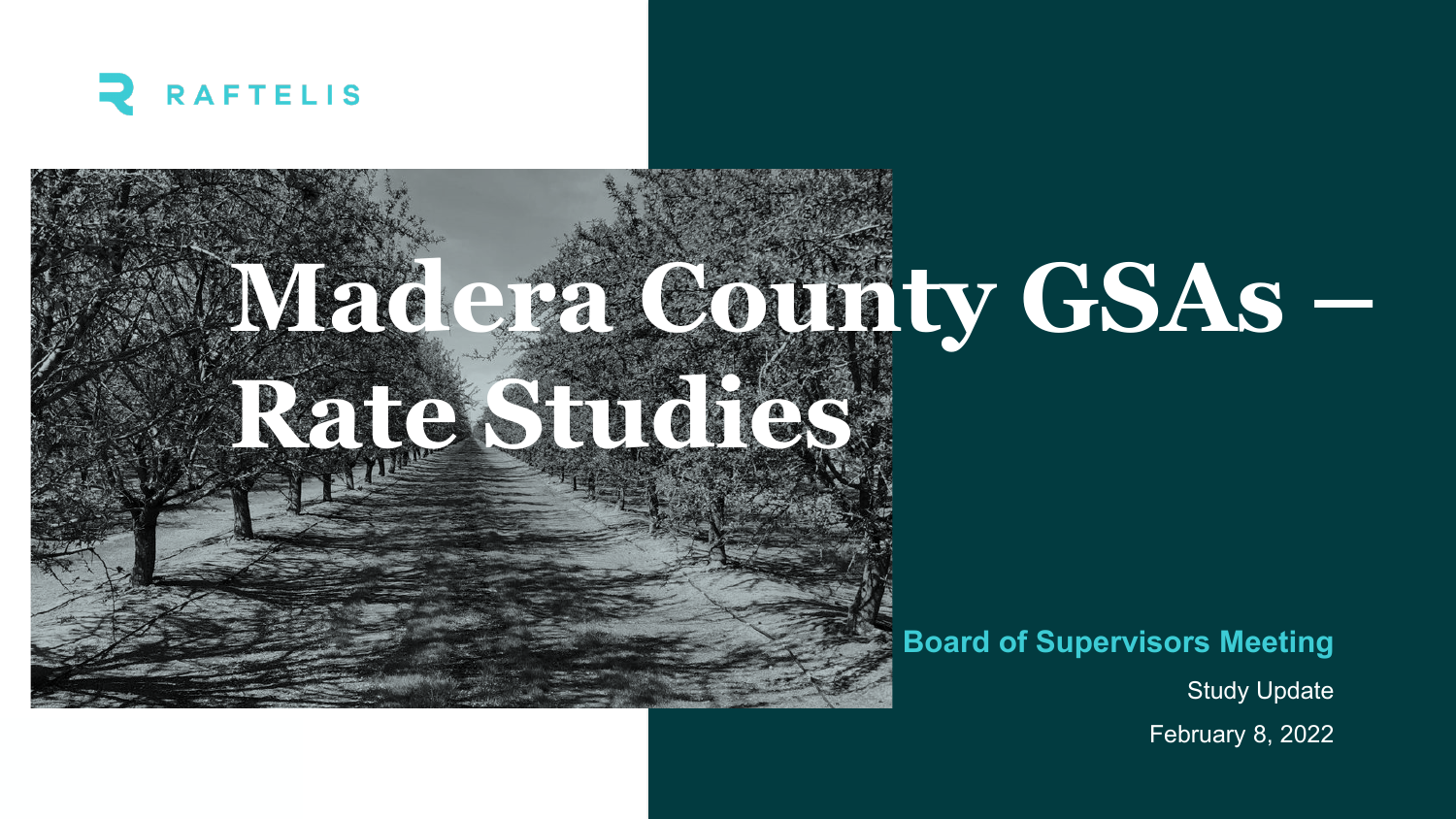### **Study Review**

- Calendar Year 2021: Projects costs and programs development
- Summer 2021: Rate policies and pricing objectives
- Fall 2021: GSAs annual cash needs and shared fixed rate per acre in farm unit; asked by Board to return with a fixed + volumetric component
- Winter 2021: Data review and analysis of 2021 allocation year
- February 8, 2022 BOS Meeting: Share Fixed + Volumetric options and logic
- March 1, 2022 BOS Meeting: Final rate options for five-year period brought for Board consideration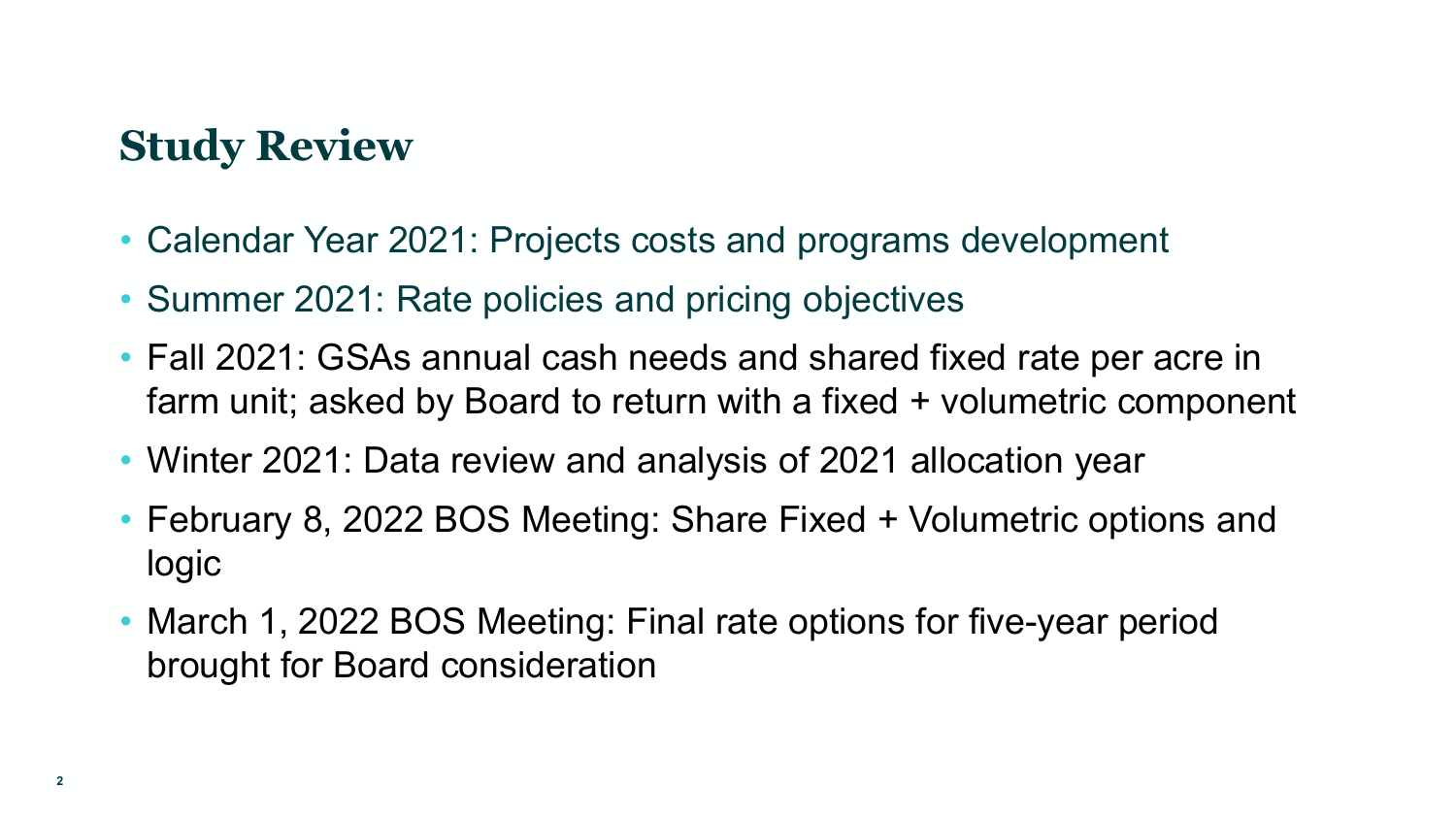## **Tentative Rate Study Schedule**

| <b>Rate Study Implementation Process</b>                     |                 | <b>Date</b>                  |                         |  |  |
|--------------------------------------------------------------|-----------------|------------------------------|-------------------------|--|--|
| <b>Board of Supervisors Presentation – Preliminary Rates</b> |                 |                              | December 7, 2021        |  |  |
| <b>Water Allocations in Effect</b>                           |                 |                              | <b>January 1, 2022</b>  |  |  |
| Board of Supervisors Presentation – Rate Study Update        | <b>Outreach</b> |                              | <b>February 8, 2022</b> |  |  |
| <b>Board of Supervisors Presentation - Revised Rates</b>     |                 |                              | March 1, 2022           |  |  |
| <b>Virtual Community Open House</b>                          |                 |                              | <b>TBD</b>              |  |  |
| Board of Supervisors Presentation – Final Rate Authorization |                 |                              | April 5, 2022           |  |  |
| <b>Public Notice to Affected Parcels</b>                     |                 |                              | <b>Around April 15</b>  |  |  |
| <b>Protest Period</b>                                        |                 | 45 days from public noticing |                         |  |  |
| <b>Public Hearing for Rate Adoption</b>                      |                 | June 7, 2022                 |                         |  |  |
| Proposed Fees Implemented for Fiscal Year 2022-2023          |                 | <b>July 1, 2022</b>          |                         |  |  |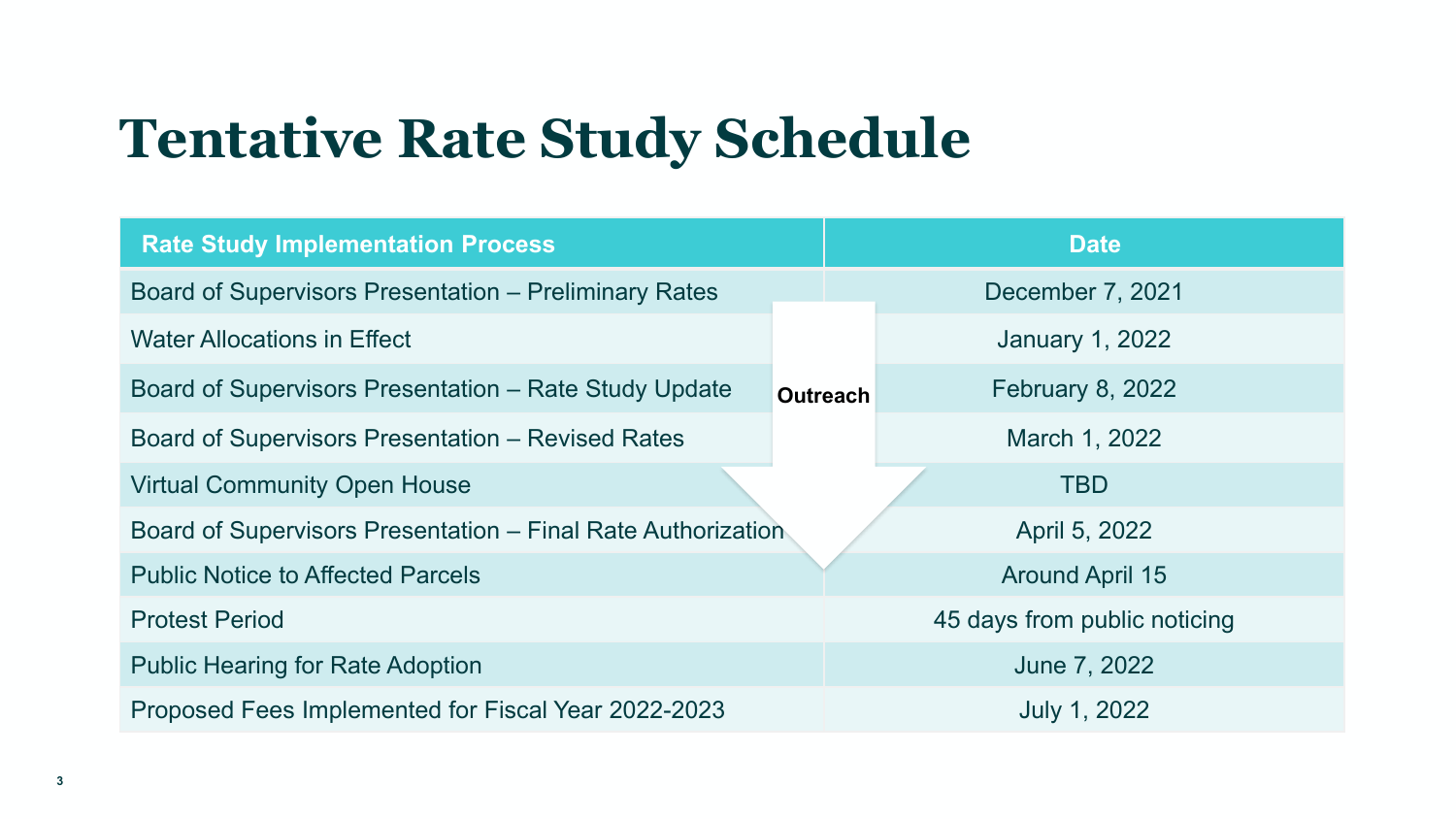### **Grower Outreach – Rate Study**

- Developing a direct mailer to Farm Units within the County GSAs
- Future Virtual Open House with breakout rooms to discuss costs for:
	- › Sites Reservoir
	- › Domestic Well Mitigation
	- › Recharge
	- › Land Repurposing



**Help Us Invest** In Our Groundwater We have a plan to help keep you growing, but we need your support to do that.

**ICOUNTY MADERA**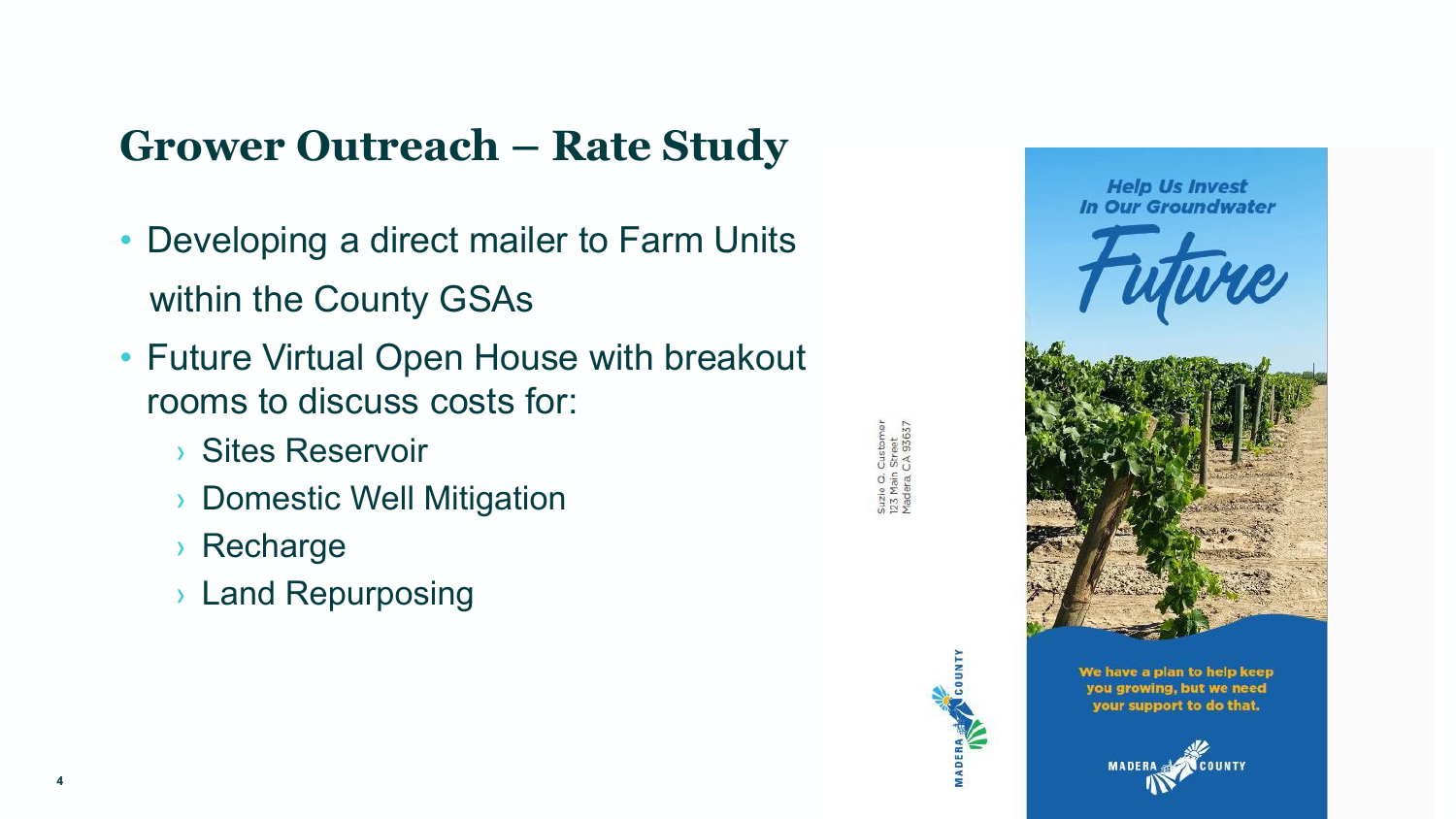#### **Rate Structure Options**

#### • **Fixed Only**

› \$/Enrolled Acre

#### • **Fixed + Volumetric (Hybrid)**

- › Fixed Component: \$/Enrolled Acre (based on Farm Unit acreage)
- › Volumetric Component: \$/AF of water (based on a Farm Unit's Transitional Water (TW) pool use)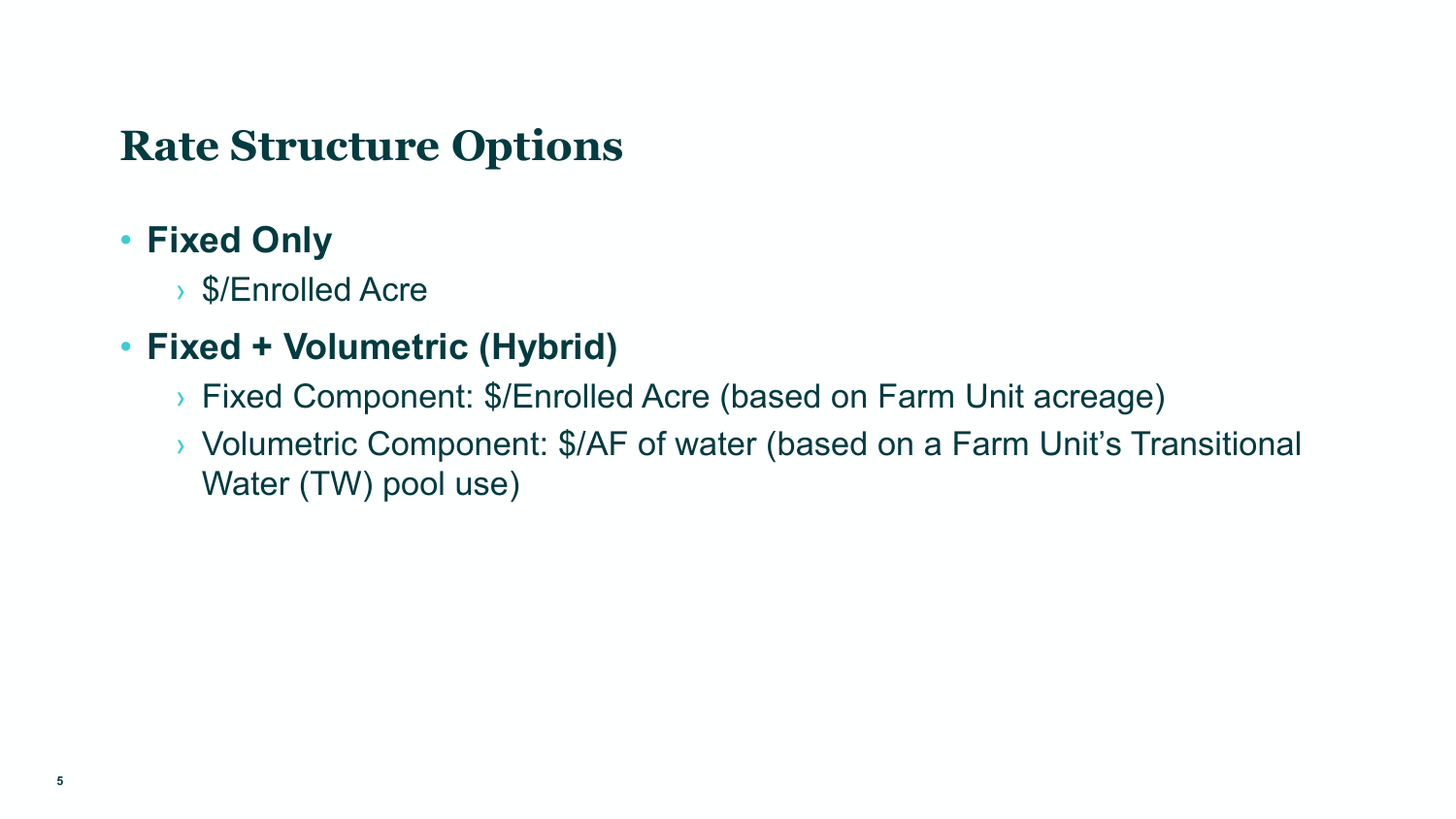#### **Fixed + Volumetric Rate Structure Logic**

- Fixed Component (\$/Enrolled Acre):
	- $\rightarrow$  Will represent-the Sustainable Yield (SY) portion of an allocation
	- › Recovers costs of Land Repurposing (SALC) which is an incentive payment per acre and GSAs program management costs
- Volumetric Component (\$/AF):
	- › Will apply to the TW portion of a Farm Unit's allocation
	- › Recovers costs of Recharge, Sites Reservoir, and Well Mitigation
	- › Provides flexibility and improved fairness with respect to water used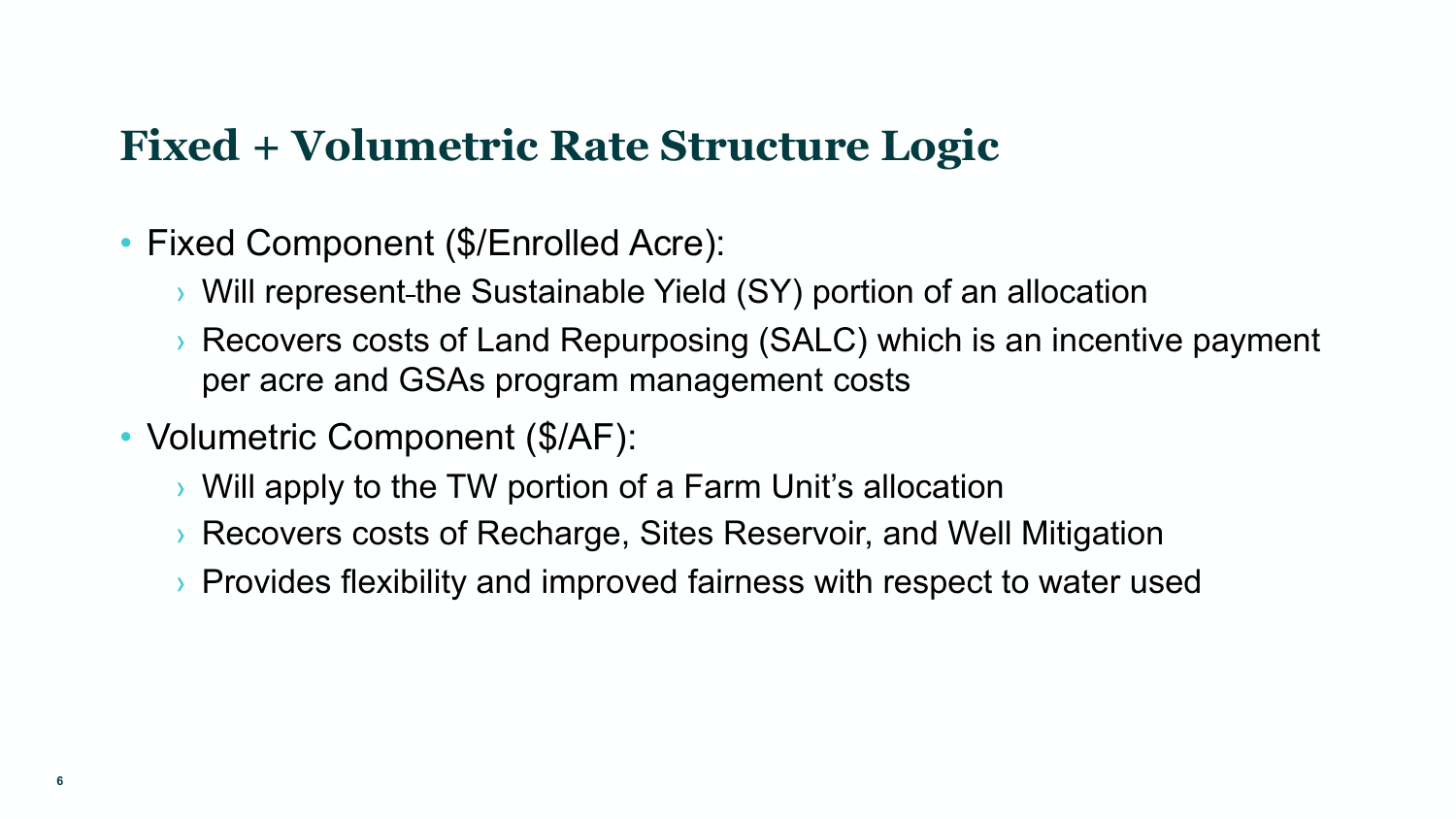#### **Fixed + Volumetric Rate Structure Logic (Continued)**

#### • Cost Recovery based on rate logic

- › Madera subbasin: 56% fixed and 44% volumetric
- › Chowchilla subbasin: 38% fixed and 62% volumetric
- › Delta-Mendota subbasin: 100% fixed (only SALC)
- Alternative
	- › Policy decision on fixed and volumetric cost recovery
		- i.e. 75% of costs to fixed and 25% to volumetric
		- Not representative of specific project costs but still cost-based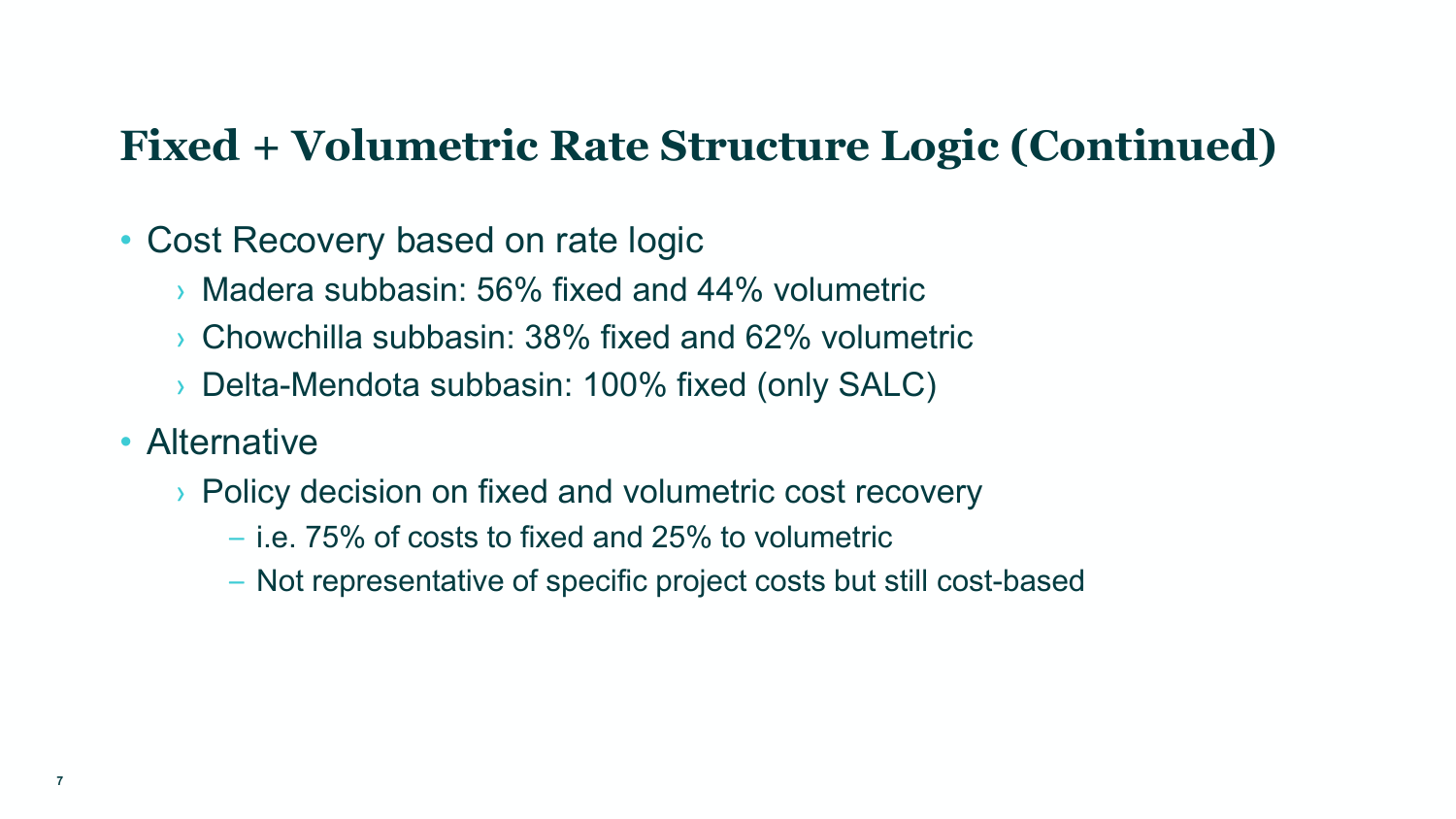### **Fixed + Volumetric Rate Structure Logic (Continued)**

| <b>Subbasin Rates</b><br>(Average of Fiscal Year (FY) 25 – FY 27) | <b>Rate Logic</b><br>(Project Based) | <b>Policy Based</b><br>(75% Fixed / 25% Volum.) |
|-------------------------------------------------------------------|--------------------------------------|-------------------------------------------------|
| <b>Madera</b>                                                     |                                      |                                                 |
| Fixed (\$/enrolled acre)                                          | \$145                                | \$195                                           |
| Variable (\$/AF)                                                  | \$115                                | \$65                                            |
| <b>Chowchilla</b>                                                 |                                      |                                                 |
| Fixed (\$/enrolled acre)                                          | \$75                                 | \$150                                           |
| Variable (\$/AF)                                                  | \$95                                 | \$40                                            |
| <b>Delta-Mendota</b>                                              |                                      |                                                 |
| Fixed (\$/enrolled acre)                                          | \$145                                | \$110                                           |
| Variable (\$/AF)                                                  | \$0                                  | \$95                                            |

*Rates are presented as samples for discussion purposes only and have not been finalized*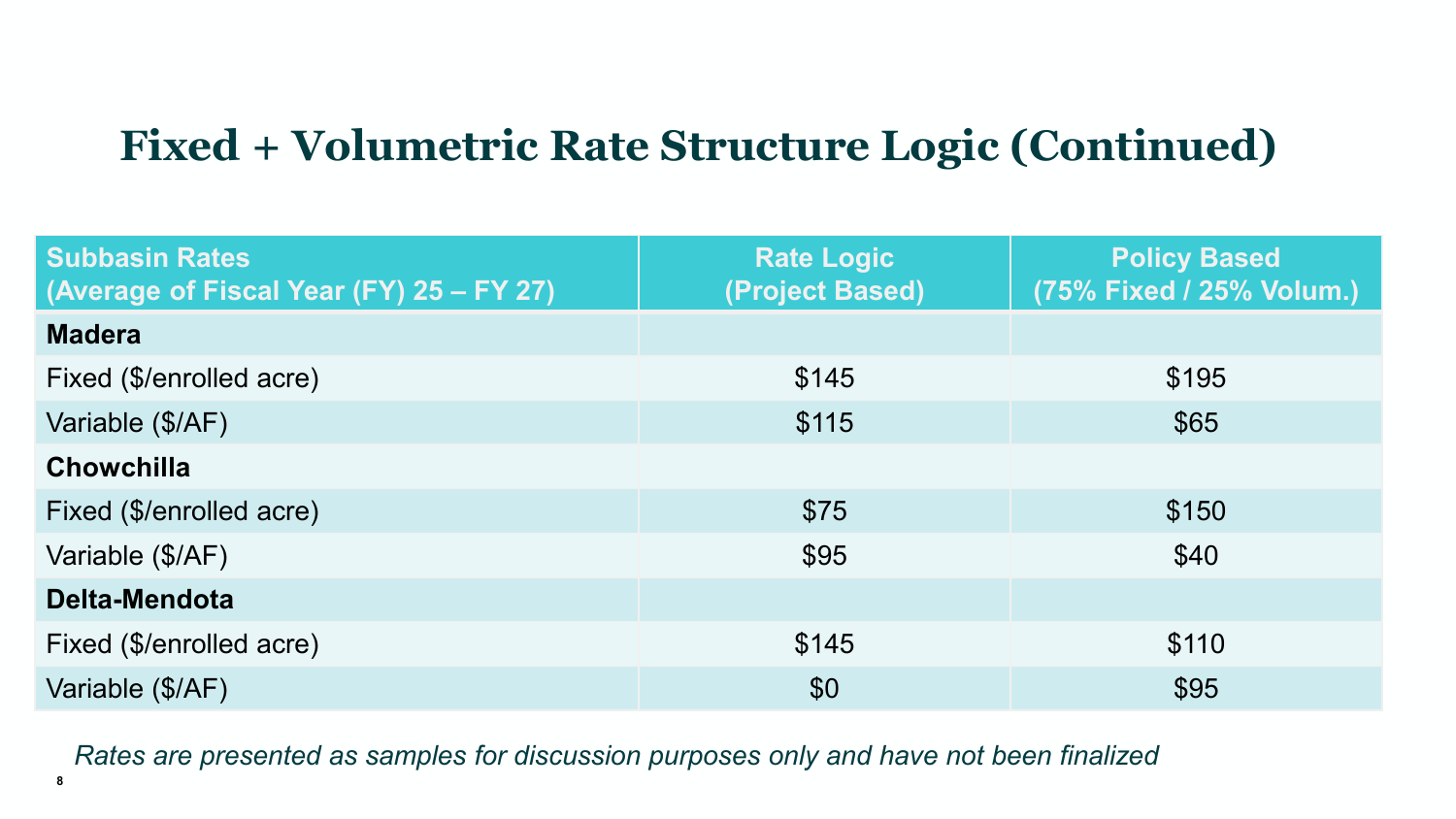#### **Risks with Volumetric Component**

- Under SGMA, there are estimates of 500,000-1,000,000 acres coming out of irrigated production from 2020 to 2040
- A decrease in irrigated land means a decrease in revenue
- A decrease in revenue means we won't have money for projects
- All of this may limit ability to finance capital projects and increase borrowing costs
- Arriving at an accurate estimate of future TW use is imperative for volumetric rate-setting
	- › Estimate too high > rates too low
	- › Estimate too low > rates too high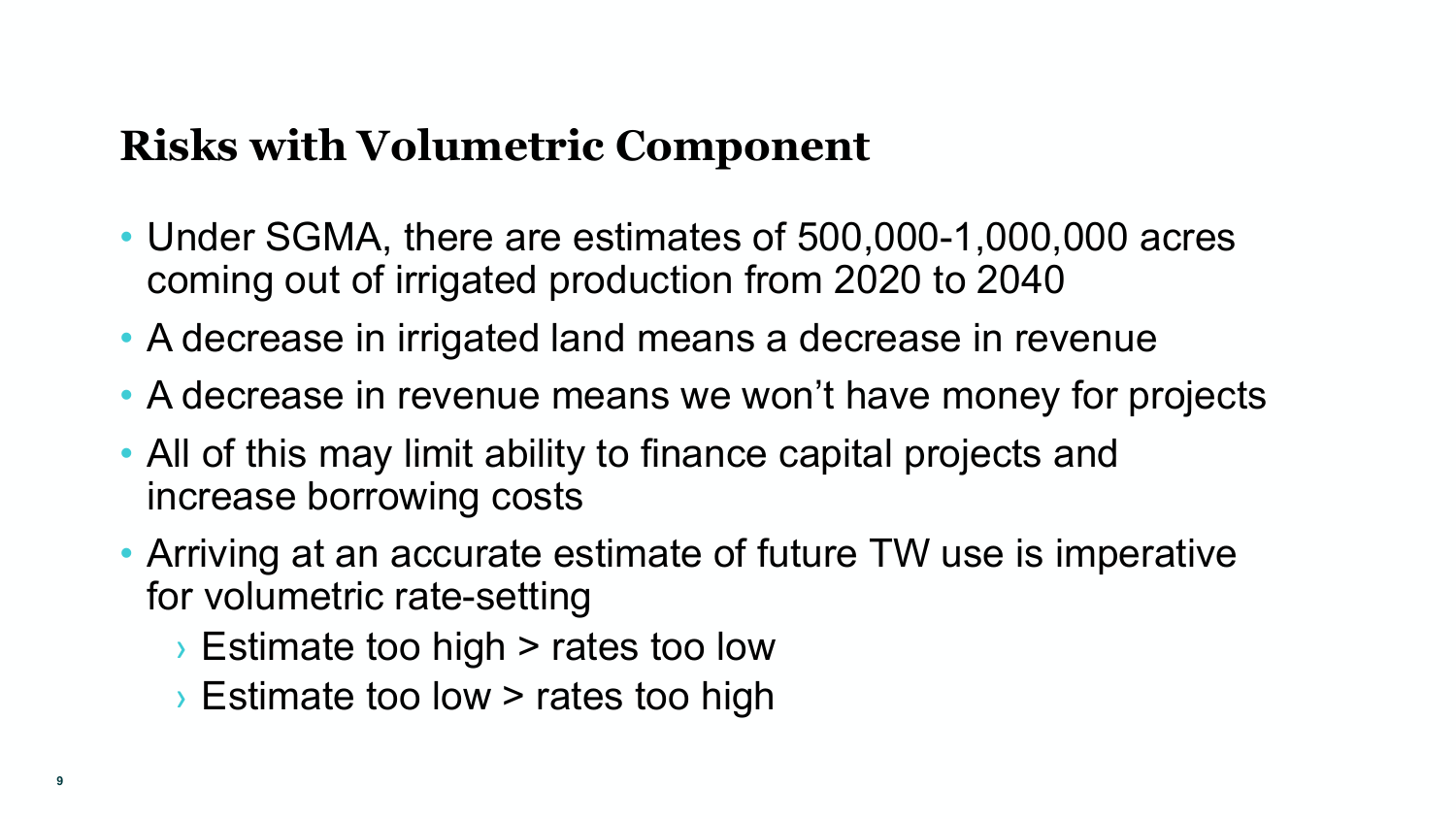## **Fee Structure Evaluation**



| <b>Policy Objective</b>                            | <b>Acreage in Farm Unit</b><br>(Fixed) | <b>Hybrid</b><br>(Fixed + Volumetric) |
|----------------------------------------------------|----------------------------------------|---------------------------------------|
| <b>Administration</b>                              | *****                                  | **                                    |
| <b>Fairness</b>                                    | **                                     | $*$                                   |
| <b>Financial Stability</b>                         | *****                                  | $\bigstar\bigstar\bigstar$            |
| <b>Current Grower Confidence</b><br>in Measurement |                                        |                                       |